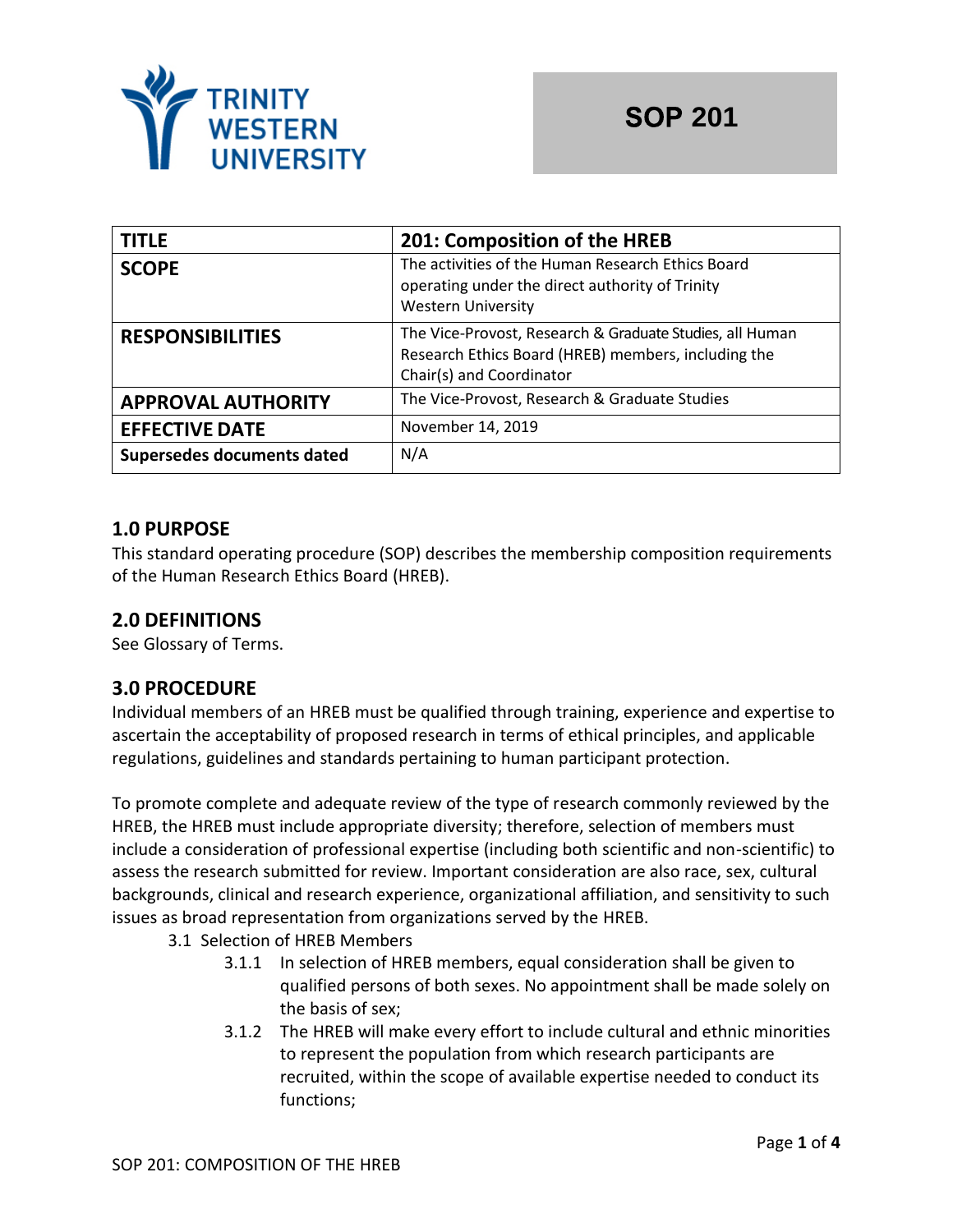

- 3.1.3 The HREB membership will not consist entirely of members of one profession;
- 3.1.4 HREB members will be selected based on the needs of the HREB as outlined below and per applicable regulations, guidelines and standards.
- 3.2 Composition of the HREB
	- 3.2.1 The membership of the HREB will be in compliance with the Food and Drugs Act and applicable Regulations, the Tri-Council Policy Statement: Ethical Conduct for Research Involving Humans;
	- 3.2.2 The HREB Chair or designee monitors the HREB membership composition for appropriate membership in relation to the nature and volume of research submissions;
	- 3.2.3 The HREB will include at least five members represented by the following categories:
		- At least two members who have expertise in relevant research disciplines, field and methodologies covered by the HREB (research involving human participants or the use of human tissue),
		- At least one member who is primarily experienced in non-scientific disciplines
		- At least one member who is knowledgeable in ethics,
		- At least one member who is knowledgeable in the relevant law, and
		- At least one community member who has no affiliation with the organization or the sponsor, and who is not part of the immediate family of a person who is affiliated with the organization;
	- 3.2.4 A member may not fulfill more than two representative capacities or disciplines;
	- 3.2.5 Members will include men and women, a majority of whom are Canadian citizens or permanent residents, and who collectively have the qualifications and experience to review and evaluate the science, medical aspects and ethics of the proposed research;
	- 3.2.6 Membership, when required, should include at least one member who has expertise in complementary or alternative care or pediatric health research;
	- 3.2.7 At least one member, when possible, who is from an identifiable Aboriginal community or Native center, when the HREB reviews research that recruits participants from that community;
	- 3.2.8 Additional membership as required by applicable legislation or guidelines.
- 3.3 Alternate Members
	- 3.3.1 The HREB Chair or designee may ask an alternate HREB member to attend an HREB meeting to draw on his/her expertise in an area that may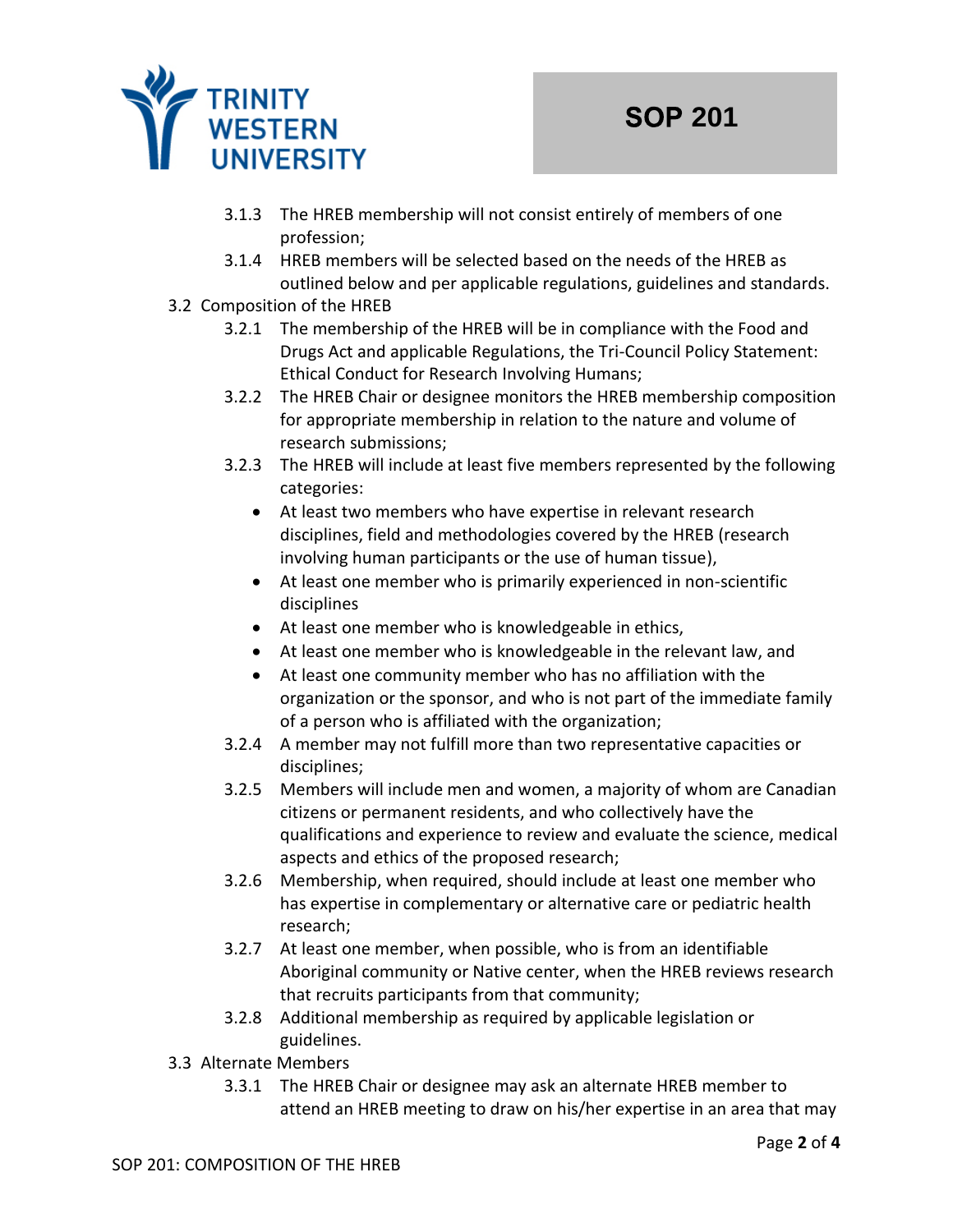

be relevant to that meeting's deliberations, or to establish a quorum for that meeting in the absence of the regular HREB member;

- 3.3.2 Only alternate HREB members of comparable qualifications may substitute for an HREB member (a non-scientific member may not substitute for a scientific member);
- 3.3.3 The minutes shall document when an alternate HREB member replaces a primary HREB member.
- 3.4 HREB Chair
	- 3.4.1 Whenever possible and practicable, the HREB Chair will be selected from experienced HREB members who have expressed interest in becoming the HREB Chair and who are familiar with the applicable regulations and guidance documents;
	- 3.4.2 The HREB Office Personnel updates the HREB membership roster to reflect this change.
- 3.5 Ad Hoc Advisors
	- 3.5.1 At his/her discretion, the HREB Chair or designee may invite individuals with expertise and competence in special areas to assist in the review of issues that require expertise beyond or in addition to that available on the HREB;
	- 3.5.2 The ad hoc advisor may be asked to participate in the HREB meeting to lend his/her expertise to the discussions;
	- 3.5.3 All ad hoc advisors shall sign a *Confidentiality of Information and Conflict of Interest Agreement*;
	- 3.5.4 The ad hoc advisor may not contribute directly to the HREB's decision and their presence or absence shall not be used in establishing a quorum;
	- 3.5.5 Documentation of key information provided by the ad hoc advisor shall be summarized in the HREB minutes and if available, the written report shall be placed in the HREB files.
- 3.6 Observers at HREB Meetings
	- 3.6.1 The HREB may allow observers to attend its meetings;
	- 3.6.2 Observers will sign a *Confidentiality of Information and Conflict of Interest Agreement* agreeing to abide by the HREB conflict of interest and confidentiality policies;
	- 3.6.3 Where the HREB finds that an observer qualifies as an expert in relation to the research under consideration, the observer may be allowed to contribute input if it is relevant and significant to the discussion;
	- 3.6.4 Observers shall not participate when the HREB discusses its decision, reaches consensus or votes on the application;
	- 3.6.5 The minutes will reflect the presence of any observers as well as his/her expertise and contributions, when applicable.